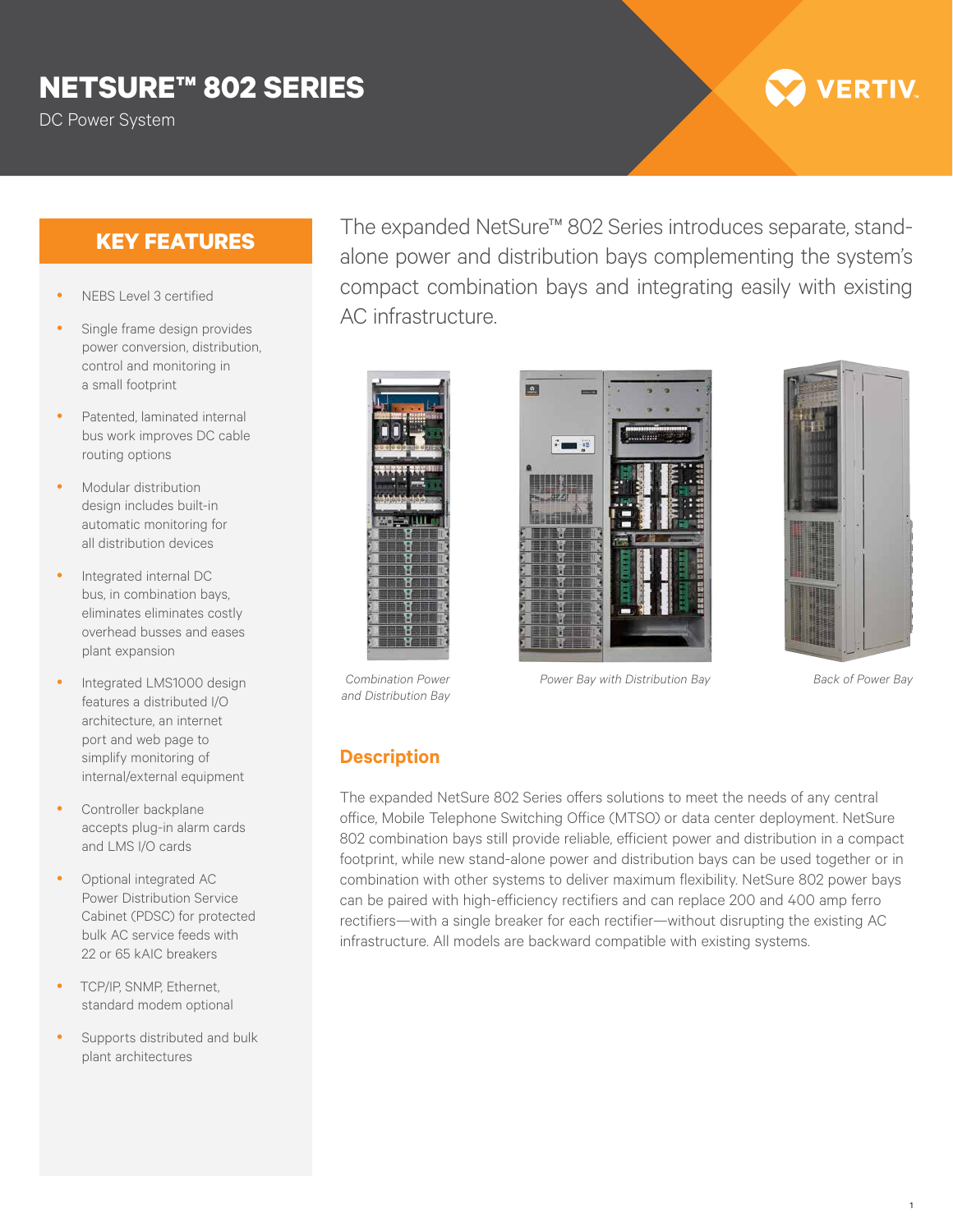

*NetSure™ 802 Power Bay*

### **Centralized Architecture: Stand-Alone Power and Distribution Bays**

The NetSure 802 system's new, individual power bays and distribution bays can be paired with high-efficiency eSure™ rectifiers and configured to meet any application requirement, including ferro retrofits. Power bays are available with individual AC feeds or may be bulk fed using an existing power distribution service cabinet (PDSC) by simply rerouting existing cabling and using existing breakers—with a separate breaker for each rectifier. That means shutting down a breaker to service or replace a rectifier impacts only that rectifier. Web pages in the LMS1000 monitoring system have been upgraded to offer new features. There are three power bays to choose from, and the bays can be mixed and matched to suit specific applications. Those three options are:

- Bulk Feed (Main Bay =  $58214000004$ , Sup Bay = 58214000014)
- 400A Ferro Retrofit (Main Bay = 58214000003, Sup Bay = 58214000013)
- 200A Ferro Retrofit (Main Bay = 58214000005, Sup Bay = 58214000015)



*NetSure 802 Combination Bay*

#### **Distributed Architecture: Combination Bays**

The proven NetSure 802 combination bays provide power and distribution in the same bay, retaining the internal busses originally introduced in this product line. These bays also may be configured with new high-efficiency eSure rectifiers and are available with individual AC feeds (480V or 208V options) or may be bulk fed using Vertiv™'s side-by-side PDSC. The web interface for the LMS1000 monitoring system has been upgraded for ease of use.





*200A Ferro Retrofit Power Bay*

*400A Ferro Retrofit Power Bay*

#### **Ferro Retrofits**

Vertiv's NetSure 802 power bays are set up to allow reuse of existing AC infrastructure for 200 and 400 amp ferro rectifiers—the most popular ferros still in service. These bays, with each rectifier assigned to its own breaker, are useful for deployments with existing PDSCs or when the preference is to have the AC circuit breakers remote from the system. Ferro retrofit applications also allow reuse of existing main battery termination bars.

#### **Distribution Options**

| <b>DISTRIBUTION ELEMENT</b>                     | <b>COMBINATION BAY</b> | <b>DISTRIBUTION BAY</b> |
|-------------------------------------------------|------------------------|-------------------------|
| <b>TPS/TLS Fuses or Bullet Circuit Breakers</b> | 48                     | 24                      |
| <b>100-250A Circuit Breakers</b>                | 24                     | 48                      |
| <b>300-400A Circuit Breakers</b>                | 12                     | 24                      |
| 70-600A TPL Fuses                               | 12                     | 24                      |
| <b>450-600A Circuit Breakers</b>                | 8                      | 16                      |
| <b>800A TPL Fuses</b>                           | 8                      | 16                      |
| <b>800A Circuit Breakers</b>                    | $4^*$                  | $8*$                    |

\*For each 800 Amp circuit breaker deployed there is space on the bus for one two-pole or two single-pole circuit breakers.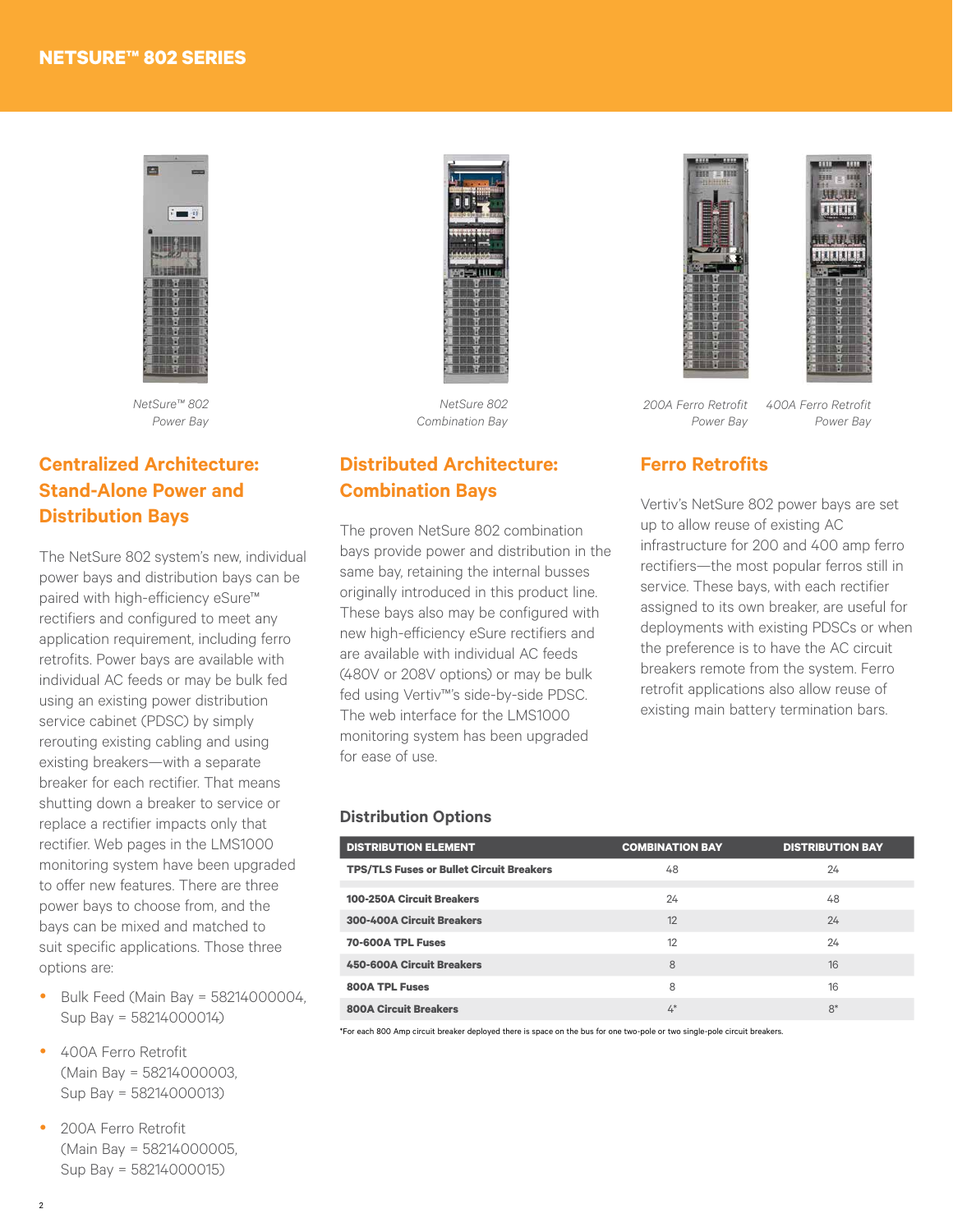



*Bulk Feed Bay Power Bay*

**Power Bays for New Construction**



*eSure™ R48-12000Le (486534003) High-Efficiency Rectifier*

#### **Rectifier Options**

There are three rectifier options for the NetSure 802, each backward compatible to all NetSure 802 bays as well as the original Lorain® Power Systems (LPS). These are:

- Standard (92.6%) 480V AC, 200 amp rectifier
- eSure high-efficiency (95.7%) 208V AC, 200 amp rectifier
- eSure high-efficiency (96.1%) 480V AC, 200 amp rectifier



*NetSure™ 802 Power Bay Replaces Five 400 amp Ferro Rectifiers*

## **Smaller Footprint, Higher Efficiency**

Either NetSure 802 configuration stand-alone bays or combination bays - reduces the footprint from ferro rectifiers significantly. Vertiv™'s high density power bays are just 24 inches wide, 30 inches deep and 84 inches tall. A single NetSure 802 (58214000003) power bay replaces five 400 amp ferro rectifiers in the floor space of two legacy ferros, occupying a 60% smaller footprint. That space savings, coupled with the reduced energy consumption achieved with high-efficiency rectifiers and reduced cooling costs, provide tremendous operating cost savings over time.

bulk feed bay keeps AC infrastructure

costs to a minimum. Configured with NetSure 802 distribution bays, this will provide power plants up to 16,000 amps—and can be factory-configured up to 26,000 amps.

For new applications, the NetSure 802